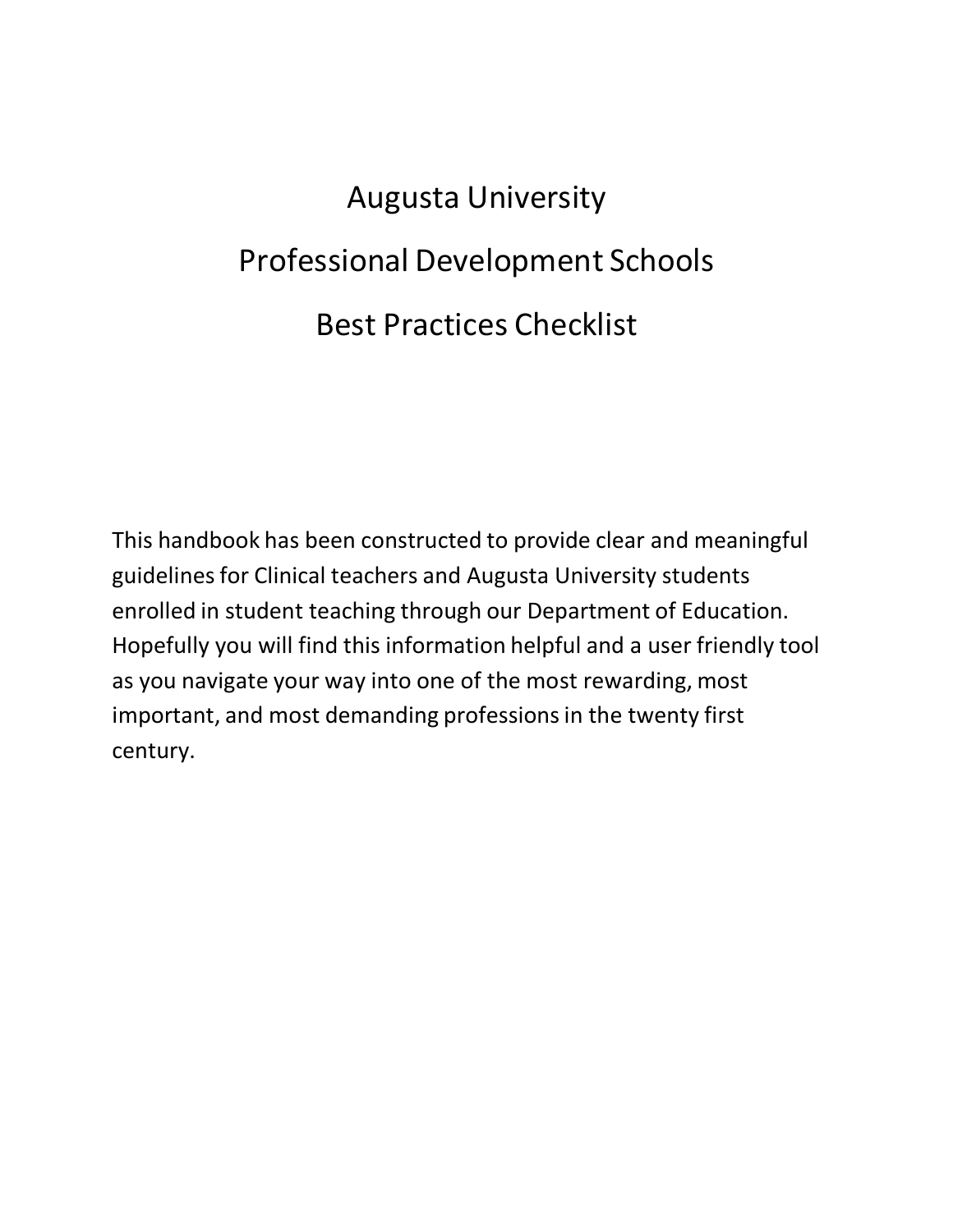# Table of Contents

| Content                         | Page Number |
|---------------------------------|-------------|
| Professionalism                 | 3           |
| Disposition                     | 4           |
| <b>Classroom Environment</b>    | 5           |
| <b>Classroom Management</b>     | 5           |
| <b>Planning Instruction</b>     | 6           |
| <b>Instructional Strategies</b> | 7           |
| Assessments                     | 9           |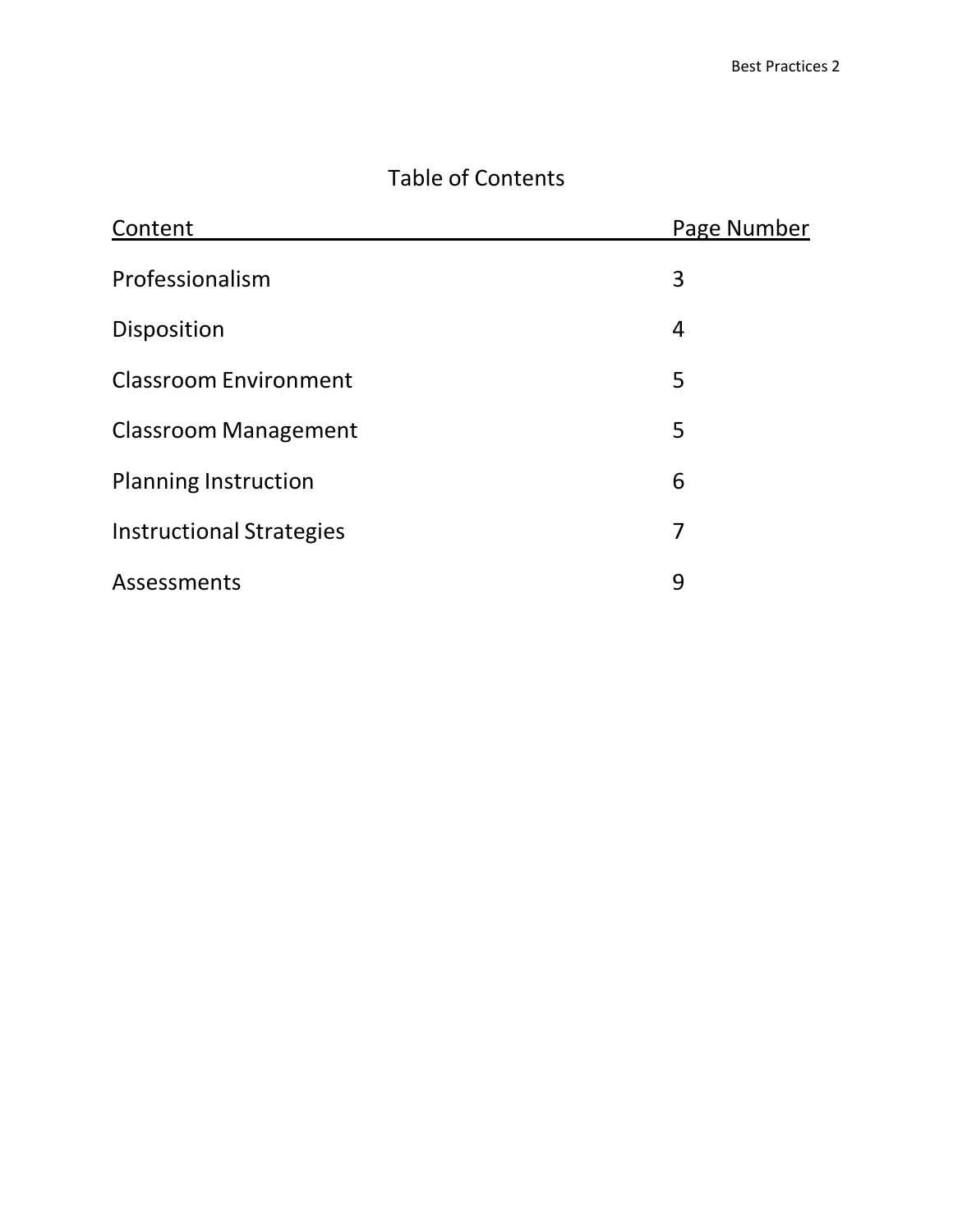# **Professionalism**

- Prompt and dependable
- Follows Professional Standards Commission (PSC) Code of Ethics
- Dressed and groomed appropriately and professionally
- Does not consume food or drink (including gum) in the classroom except for appropriate occasions or school policy
- Electronic devices are turned off/muted/put away during school hours
- Attends to student teaching/lab requirements and provides necessary documents at beginning of experience
- Maintains open communication with all school personnel
- Does not leave room to chat or disappear for unexplained reasons
- Works professionally with all staff members in all situations
- Provides effective directions and or tasks for paraprofessionals
- Attentive to students at all times
- Addresses administrators, teachers, parents, students, and all staff members with respect
- Attends meetings and participates in collaborative planning and sharing of ideas to include after school meetings and programs
- Observes confidentiality rules/guidelines (Does not gossip or complain about students, teachers, staff, etc…)
- Exhibits mature and professional behavior (Does not tell students about "private life.")
- Models unbiased opinions political and otherwise and structures a "democratic" climate in the classroom
- Models professionalism after school hours (You are always a teacher to the students you teach.)
- Does not smoke on school property (attire and person should be smoke free)
- Establishes professional boundaries by maintaining appropriate student and teacher relationships (including cyberspace and social networking sites)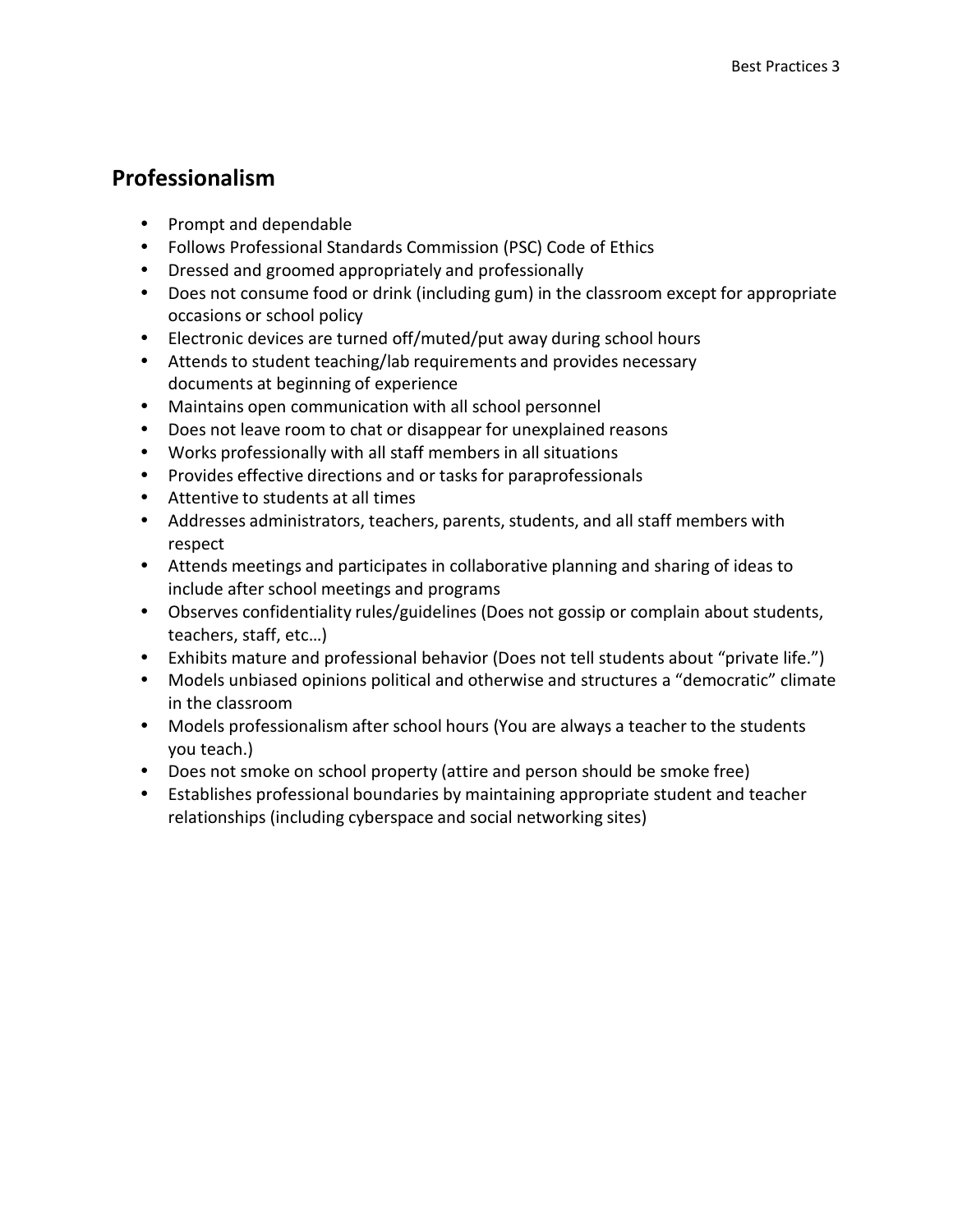#### **Dispositions**

- Smiles and displays a positive warm caring attitude toward students
- Acts as an authority figure not a "friend"
- Is empathetic, inclusive, and enthusiastic with students
- Is creative, challenging, and flexible in teaching
- Demonstrates a respect for the dignity of all persons
- Understands that developmentally appropriate instructional, management, and discipline strategies should be implemented according to student's developmental age
- Solicits input for improvement of teaching
- Accepts suggestions for improvements
- Approachable by students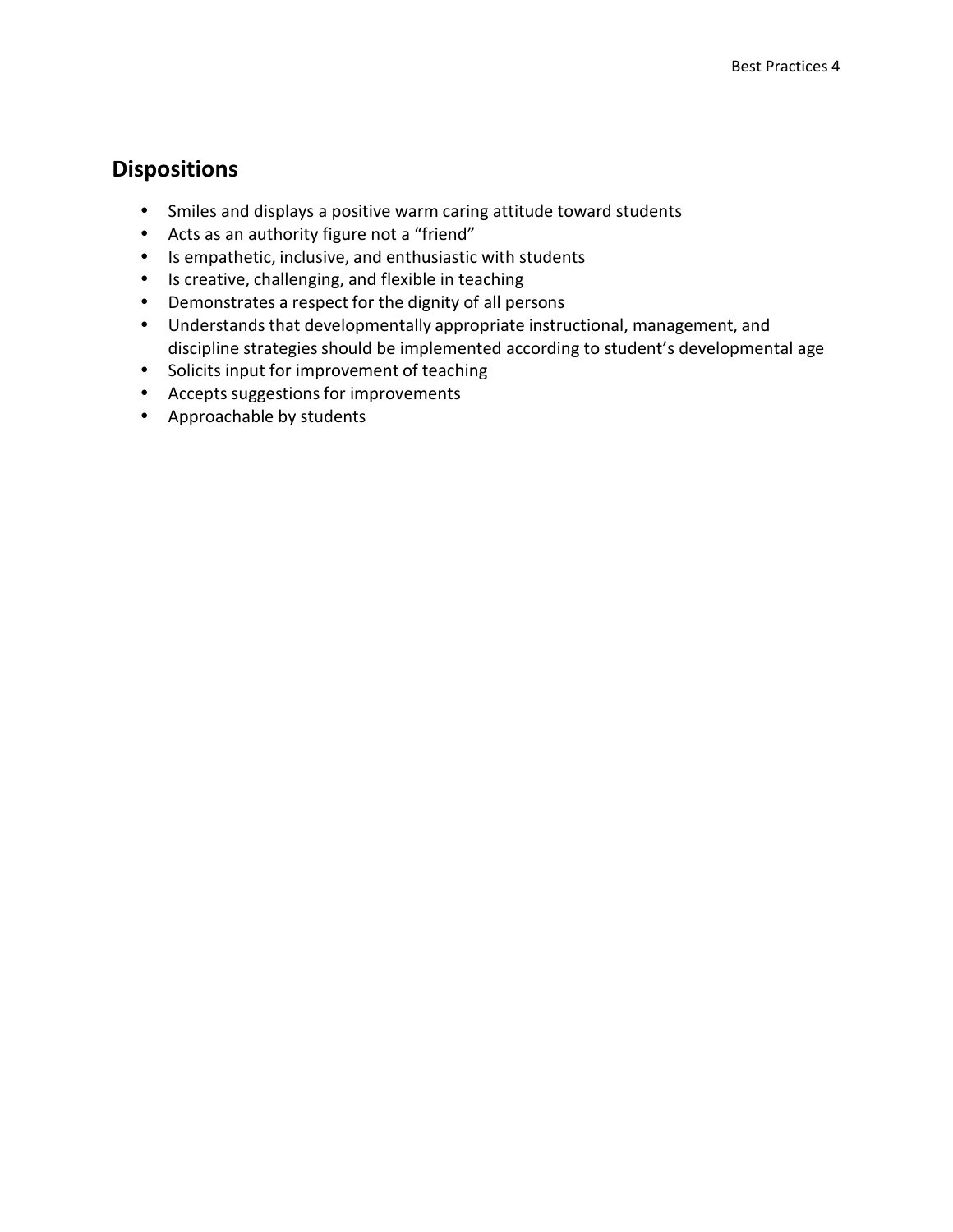## **Classroom Environment**

- Organizes classroom for instruction
- Uses stations (when appropriate for grade level)
- Incorporates visual displays that support learning (If you post it, use it)
- Posts rules and consequences
- Maintains classroom schedule but is adaptable and flexible when necessary
- Establishes classroom routines and procedures for smooth transitions
- Establishes a welcoming and warm environment
- Creates an inviting space for students and teachers
- Standards, essential questions, and word walls posted (Reading strategies may need to be posted depending on grade level.)
- Be mobile, as appropriate, during lessons, teaching alongside the students not "in front of the students"

#### **Classroom Management**

- Uses low profile interventions; makes calm reasonable requests of students to comply with rules so as not to humiliate or embarrass students
- Avoids arguments or power struggles
- Uses silent signals, snapping/clapping patterns, close proximity, eye contact, wait time, direct verbal correction, etc…(depending on the grade level) to refocus students or call the group to attention
- Explains clearly to students what the teacher's expectations are for their behavior and for specific tasks before the lessons begin
- Provides positive feedback about behavior (State the specific desired behavior when you compliment.)
- Provides a positive affirming environment in contrast to a negative threatening environment
- Uses appropriate counseling and appropriate consequences
- Consistently states and refers to classroom rules, procedures, and expectations
- Consistently disciplines students using the prescribed discipline plan in the classroom
- Uses pre-emptive strategies to prevent discipline problems
- Uses alternative discipline plans for certain students
- Implements the school wide consistent discipline plan (Reinforcement reward system, etc…depending on school adopted discipline plan)
- Encourages parental involvement and engagesin appropriate parent contact documenting each contact on a log or other form
- Uses instructional time efficiently without requiring students to wait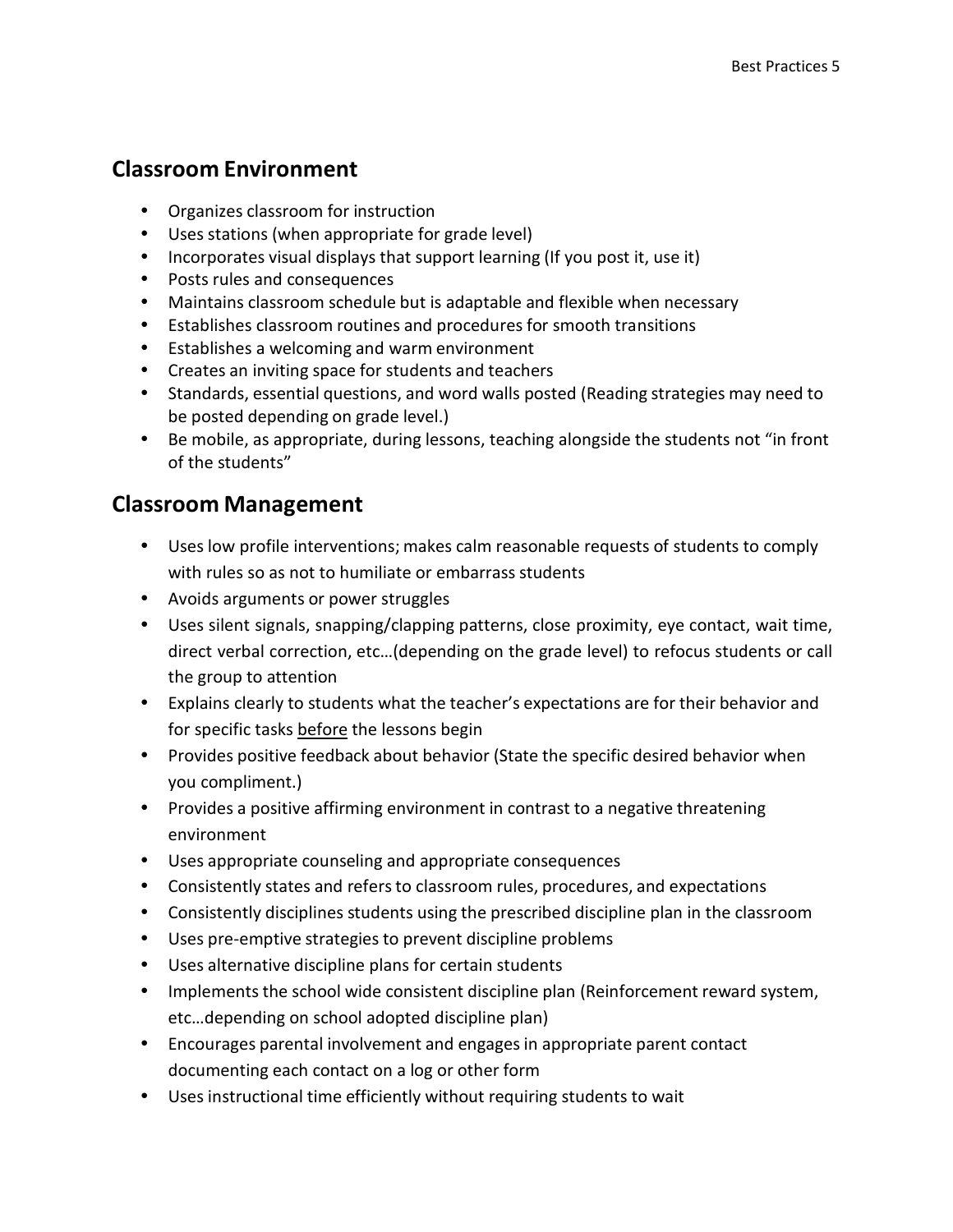- Maintains multiple calendars to include dates for meetings (parent, RTI, etc…)
- Maintains various records and documentations (RTI, conferences, etc…)

#### **Planning Instruction**

- Organizes before students arrive with materials necessary and within reach
- Uses technology- computers, Active or Smart Boards, etc…(has a back-up plan if technology fails)
- Collaborates with teachers both vertically and horizontally to include Instructional Specialist if applicable
- Emphasizes curriculum maps. Does not teach from the book, teaches from the standards and stays with the county curriculum map
- Uses a common planning time
- Spends time reviewing student work and collaborating with other teachers to improve students'/teacher's work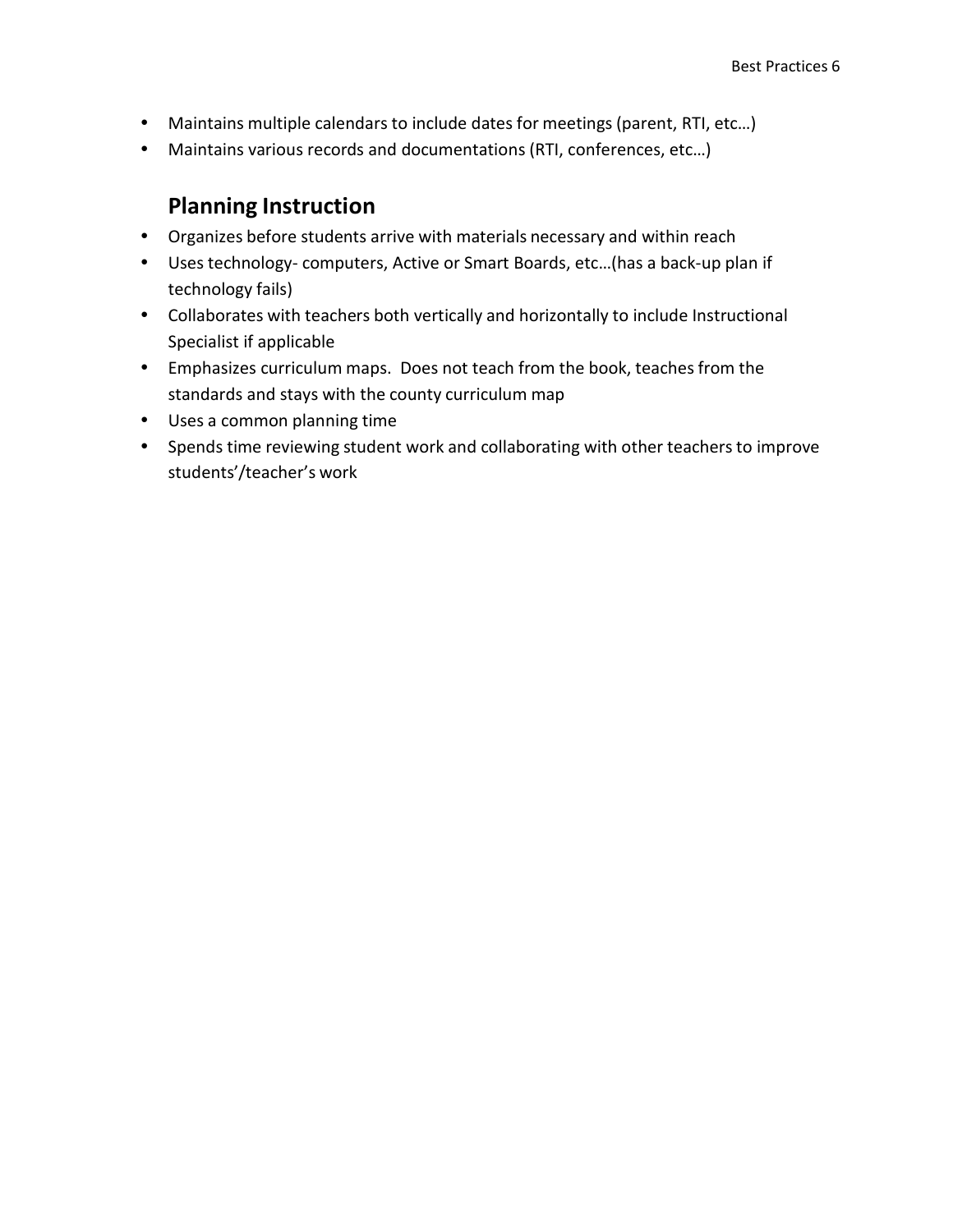## **Instructional Strategies**

- Aligns lesson plans to student knowledge and demonstration of articulated state standards PK-5, Middle, High
- Differentiates instruction for individuals and utilizes flexible, fluid groups
- Reflects high expectations
- Reviews previously learned concepts and "builds a bridge" from current knowledge to new information
- Incorporates creative ideas that engage all students
- Integrates lessons across the curriculum
- Provides developmentally appropriate learning opportunities
- Uses cooperative learning
- Posts and states purpose of Essential Questions (purpose of instruction), uses appropriate activator, accesses prior knowledge, provides motivation, and prompts further exploration during the lesson
- Introduces Essential Question in the lesson which should reflect standards that have been rewritten in a more student-friendly language (Students are encouraged to use the language as well.)
- Reviews standards and Essential Questions and involves students during summary of the lesson to determine if students can correctly answer or exhibit more understanding or insight
- Writes objectives that are short termm, concrete measureable steps which accomplish the lesson's focus
- Uses hands-on activities
- Reflects on teaching (reflection in action {during lesson} & reflection on action {after the lesson})
- Keeps students actively engaged the entire class time
- Gives clear and concise written or oral direction with ordered steps (first, next, then)
- Plans lessons that meet the needs of auditory, visual, and kinesthetic learners
- Plans for and uses a variety of questions to elicit higher level thinking
- Develops vocabulary for lessons, incorporating student friendly definitions
- Demonstrates strong content knowledge in subject area
- Makes the material relevant to their lives (connections)
- Monitors student progress by circulating around the room, ticket-out-the-door, pretests & posttests, conferencing, observing and noting students' strengths and weaknesses
- Provides individual remediation when appropriate
- Provides opportunities for students to make choices in their learning (ex. Choice Board)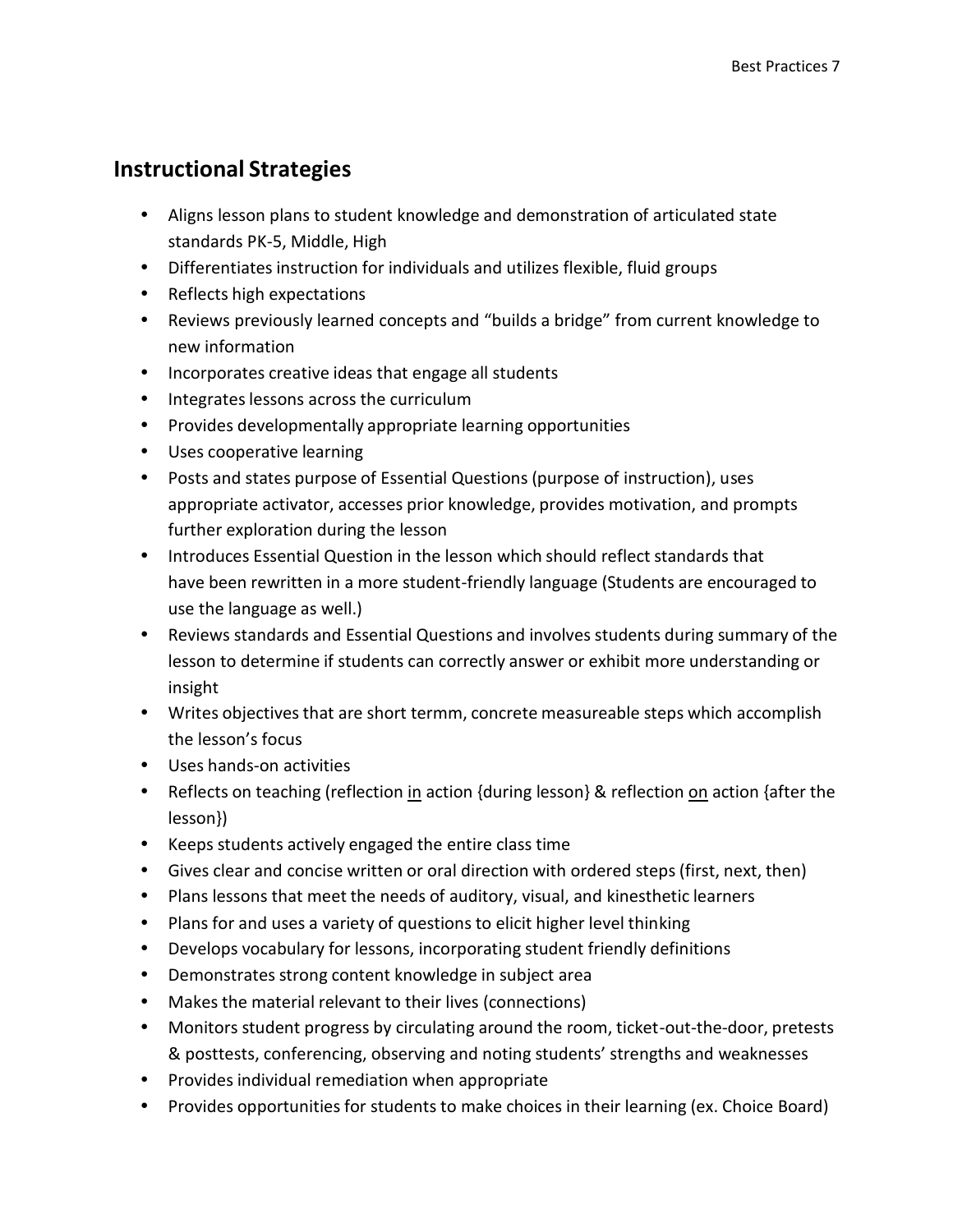- Models learning strategies and displays examples of finished products for students
- Provides individual and group guided practice
- Closes a lesson by clarifying objectives, reviewing, restating, and/or reinforcing key points of the lesson
- Integrates technology when appropriate
- Prepares
- Actively engages with students during entire work time
- Plans engaging lessons with both teacher centered and student centered activities